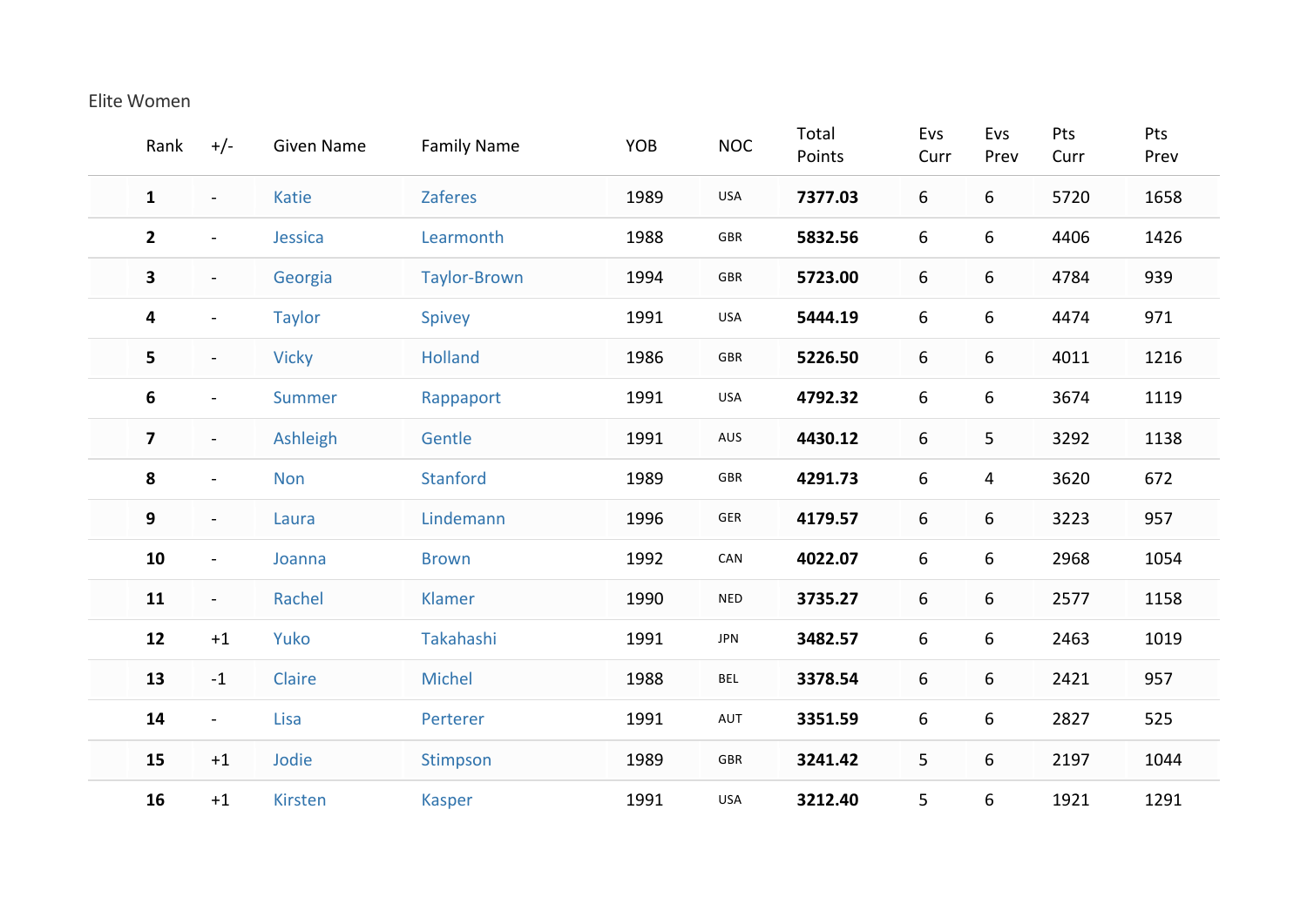| Rank | $+/-$          | <b>Given Name</b> | <b>Family Name</b> | YOB  | <b>NOC</b>  | Total<br>Points | Evs<br>Curr    | Evs<br>Prev | Pts<br>Curr | Pts<br>Prev |
|------|----------------|-------------------|--------------------|------|-------------|-----------------|----------------|-------------|-------------|-------------|
| 17   | $+2$           | <b>Natalie</b>    | Van Coevorden      | 1992 | AUS         | 3153.60         | 6              | 6           | 2274        | 879         |
| 18   | $\blacksquare$ | Vendula           | Frintova           | 1983 | CZE         | 3130.85         | 6              | 6           | 2199        | 932         |
| 19   | $+1$           | <b>Taylor</b>     | Knibb              | 1998 | USA         | 3057.83         | 6              | 6           | 2636        | 422         |
| 20   | $-5$           | Cassandre         | <b>Beaugrand</b>   | 1997 | FRA         | 2992.65         | 5 <sub>o</sub> | 6           | 2111        | 882         |
| 21   | $\blacksquare$ | Chelsea           | <b>Burns</b>       | 1990 | USA         | 2984.05         | 6              | 6           | 2338        | 646         |
| 22   | $\blacksquare$ | Lotte             | <b>Miller</b>      | 1996 | <b>NOR</b>  | 2947.35         | 5 <sub>1</sub> | 5           | 2464        | 484         |
| 23   | $\blacksquare$ | Ai                | Ueda               | 1983 | <b>JPN</b>  | 2910.39         | 6              | 6           | 2340        | 570         |
| 24   | $\blacksquare$ | Angelica          | Olmo               | 1996 | <b>ITA</b>  | 2906.41         | 6              | 6           | 2349        | 557         |
| 25   | $+1$           | Leonie            | Periault           | 1994 | FRA         | 2765.00         | 5              | 6           | 1967        | 798         |
| 26   | $-1$           | <b>Tamara</b>     | Gorman             | 1996 | USA         | 2757.62         | 6              | 6           | 2154        | 604         |
| 27   | $\sim$         | <b>Alice</b>      | <b>Betto</b>       | 1987 | <b>ITA</b>  | 2700.05         | 6              | 6           | 1834        | 867         |
| 28   | $\blacksquare$ | Emma              | Jackson            | 1991 | AUS         | 2695.74         | 6              | 4           | 2149        | 547         |
| 29   | $\blacksquare$ | Sandra            | Dodet              | 1996 | FRA         | 2640.71         | 6              | 6           | 2075        | 565         |
| 30   | $\blacksquare$ | Annamaria         | Mazzetti           | 1988 | <b>ITA</b>  | 2635.40         | 6              | 4           | 2400        | 236         |
| 31   | $+1$           | Verena            | Steinhauser        | 1994 | <b>ITA</b>  | 2570.29         | 6              | 6           | 1855        | 716         |
| 32   | $+1$           | <b>Nicole</b>     | Van Der Kaay       | 1996 | <b>NZL</b>  | 2554.08         | 6              | 6           | 1787        | 767         |
| 33   | $+1$           | Sophie            | Coldwell           | 1995 | ${\sf GBR}$ | 2548.20         | 6              | 5           | 1978        | 570         |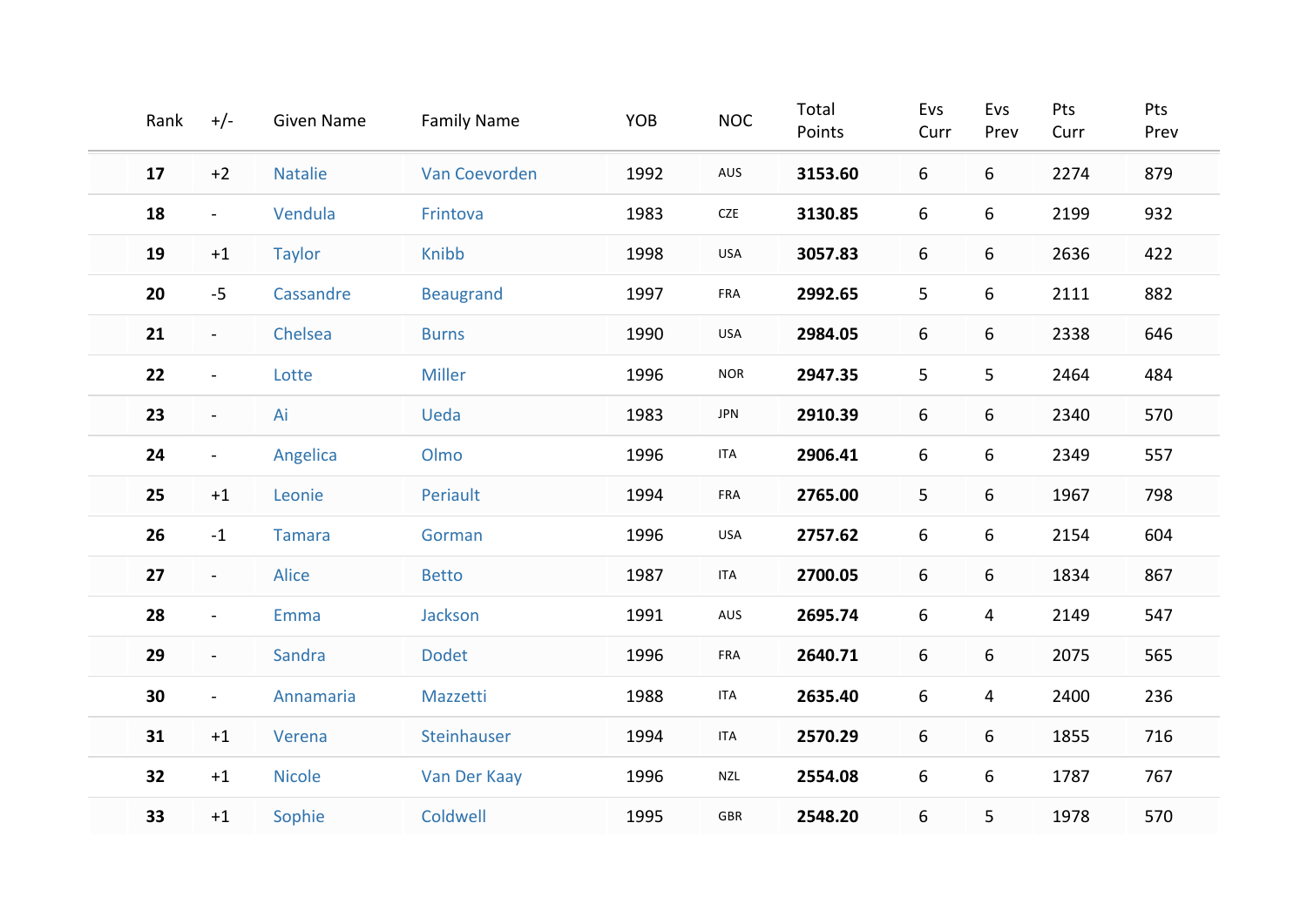| Rank | $+/-$          | <b>Given Name</b> | <b>Family Name</b> | YOB  | <b>NOC</b>            | Total<br>Points | Evs<br>Curr | Evs<br>Prev    | Pts<br>Curr | Pts<br>Prev |
|------|----------------|-------------------|--------------------|------|-----------------------|-----------------|-------------|----------------|-------------|-------------|
| 34   | $+3$           | Jaz               | Hedgeland          | 1995 | AUS                   | 2484.53         | 6           | $\mathbf{3}$   | 2321        | 163         |
| 35   | $+1$           | Julia             | <b>Hauser</b>      | 1994 | AUT                   | 2417.95         | 6           | 6              | 2001        | 417         |
| 36   | $+2$           | Jolanda           | Annen              | 1992 | SUI                   | 2321.25         | 6           | $\overline{2}$ | 1953        | 368         |
| 37   | $-2$           | Melanie           | <b>Santos</b>      | 1995 | POR                   | 2294.46         | 5           | 6              | 1597        | 698         |
| 38   | $+1$           | Emma              | Jeffcoat           | 1994 | AUS                   | 2257.49         | 6           | 6              | 1517        | 740         |
| 39   | $-8$           | <b>Nicola</b>     | <b>Spirig</b>      | 1982 | SUI                   | 2250.28         | 3           | 4              | 1696        | 555         |
| 40   | $\blacksquare$ | Julie             | <b>Derron</b>      | 1996 | SUI                   | 2170.16         | 6           | 6              | 1674        | 497         |
| 41   | $+1$           | Yuliya            | Yelistratova       | 1988 | UKR                   | 2151.31         | 6           | 6              | 1625        | 527         |
| 42   | $+1$           | Zsófia            | <b>Kovács</b>      | 1988 | HUN                   | 2149.63         | 6           | 6              | 1608        | 541         |
| 43   | $-2$           | Luisa             | <b>Baptista</b>    | 1994 | <b>BRA</b>            | 2148.65         | 6           | 6              | 1491        | 658         |
| 44   | $\blacksquare$ | <b>Miriam</b>     | Casillas García    | 1992 | ESP                   | 2140.04         | 6           | $\mathbf{1}$   | 2060        | 80          |
| 45   | $+1$           | Kelly-Ann         | <b>Perkins</b>     | 1992 | AUS                   | 2093.98         | 6           | $\overline{2}$ | 1964        | 130         |
| 46   | $-1$           | Zsanett           | <b>Bragmayer</b>   | 1994 | HUN                   | 2077.54         | 6           | 6              | 1526        | 552         |
| 47   | $+2$           | Yuka              | Sato               | 1992 | <b>JPN</b>            | 2062.95         | 6           | 6              | 1251        | 812         |
| 48   | $+2$           | <b>Mengying</b>   | Zhong              | 1990 | $\textsf{CHN}\xspace$ | 2060.56         | 6           | 6              | 1651        | 410         |
| 49   | $+3$           | <b>Nina</b>       | Eim                | 1998 | ${\sf GER}$           | 2055.47         | 6           | 6              | 1749        | 306         |
| 50   | $+1$           | Renee             | <b>Tomlin</b>      | 1988 | USA                   | 2054.37         | 6           | $\overline{2}$ | 1912        | 142         |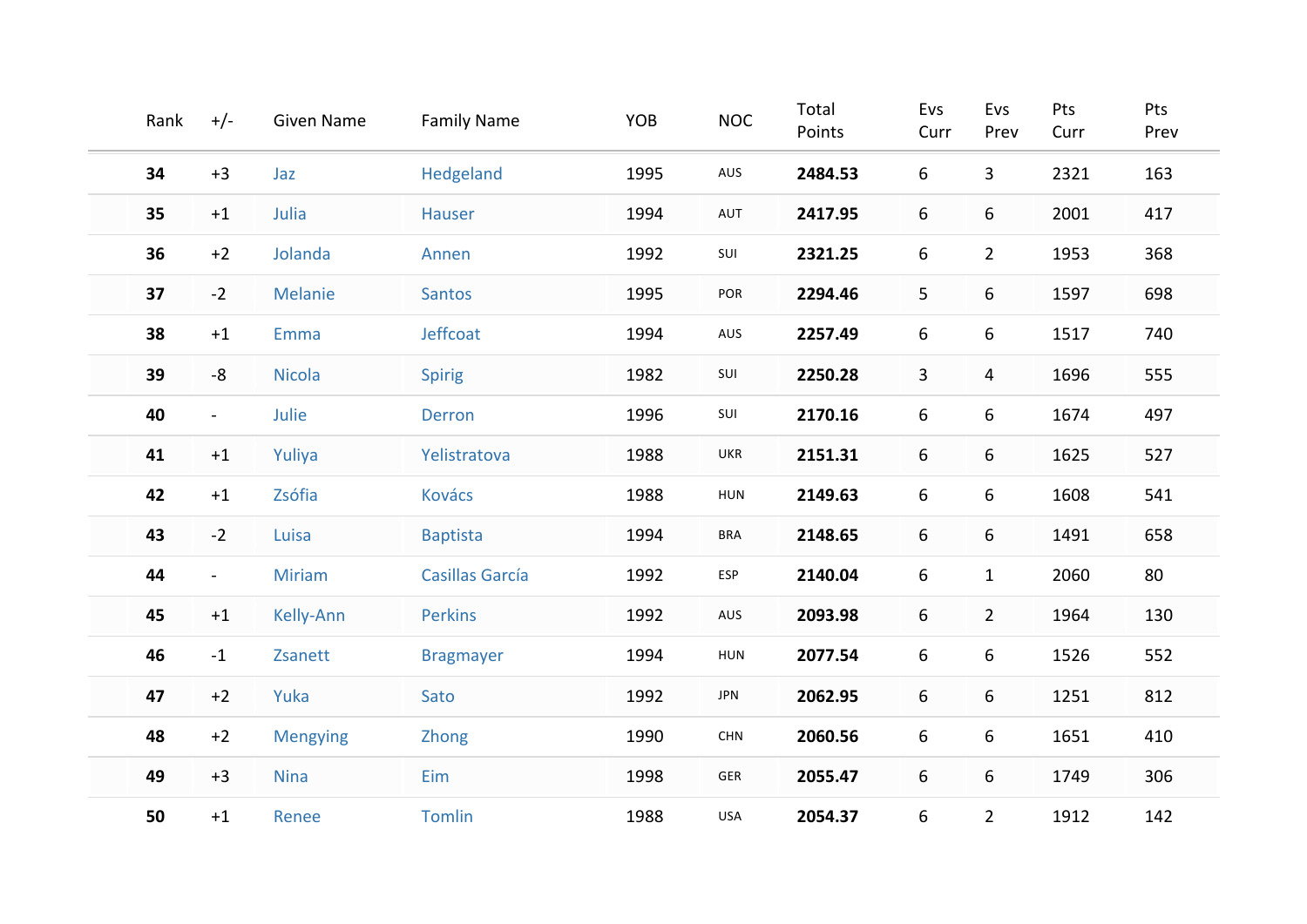| Rank | $+/-$ | <b>Given Name</b> | <b>Family Name</b>     | YOB  | <b>NOC</b>            | Total<br>Points | Evs<br>Curr | Evs<br>Prev    | Pts<br>Curr | Pts<br>Prev |
|------|-------|-------------------|------------------------|------|-----------------------|-----------------|-------------|----------------|-------------|-------------|
| 51   | $-4$  | Tamsyn            | Moana-Veale            | 1993 | AUS                   | 2045.61         | 6           | 6              | 1510        | 536         |
| 52   | $+5$  | Alexandra         | Razarenova             | 1990 | <b>RUS</b>            | 1961.64         | 6           | 5              | 1654        | 308         |
| 53   | $-5$  | Elizabeth         | <b>Bravo</b>           | 1987 | ECU                   | 1956.04         | 6           | $\overline{2}$ | 1696        | 260         |
| 54   | $+1$  | Cecilia           | Perez                  | 1991 | MEX                   | 1955.16         | 6           | 6              | 1410        | 545         |
| 55   | $+1$  | Juri              | Ide                    | 1983 | <b>JPN</b>            | 1944.14         | 6           | 6              | 1345        | 599         |
| 56   | $-3$  | <b>Beth</b>       | Potter                 | 1991 | GBR                   | 1940.77         | 5           | 6              | 1561        | 380         |
| 57   | $+1$  | Anna              | <b>Godoy Contreras</b> | 1992 | ESP                   | 1926.04         | 6           | 6              | 1479        | 447         |
| 58   | $-4$  | Valerie           | <b>Barthelemy</b>      | 1991 | <b>BEL</b>            | 1887.10         | 6           | 6              | 1487        | 400         |
| 59   | $+1$  | Gillian           | <b>Sanders</b>         | 1981 | <b>RSA</b>            | 1872.94         | 6           | 6              | 1327        | 546         |
| 60   | $+1$  | Erika             | <b>Ackerlund</b>       | 1996 | USA                   | 1871.12         | 6           | 6              | 1434        | 438         |
| 61   | $+1$  | Sara              | <b>Vilic</b>           | 1992 | AUT                   | 1830.60         | 6           | 5              | 1566        | 264         |
| 62   | $+1$  | Vittoria          | Lopes                  | 1996 | <b>BRA</b>            | 1827.12         | 6           | 6              | 1332        | 495         |
| 63   | $+1$  | <b>Barbara</b>    | <b>Riveros</b>         | 1987 | $\mathsf{CHI}\xspace$ | 1807.79         | 6           | 0              | 1808        | $\mathbf 0$ |
| 64   | $-5$  | Kaidi             | Kivioja                | 1993 | <b>EST</b>            | 1763.77         | 6           | 6              | 1341        | 422         |
| 65   | $+1$  | Maya              | <b>Kingma</b>          | 1995 | <b>NED</b>            | 1741.20         | 6           | 5              | 1479        | 262         |
| 66   | $+1$  | Emilie            | <b>Morier</b>          | 1997 | FRA                   | 1723.87         | 5           | 5              | 1434        | 290         |
| 67   | $+3$  | Yi                | Zhang                  | 1987 | CHN                   | 1692.81         | 6           | 4              | 1459        | 234         |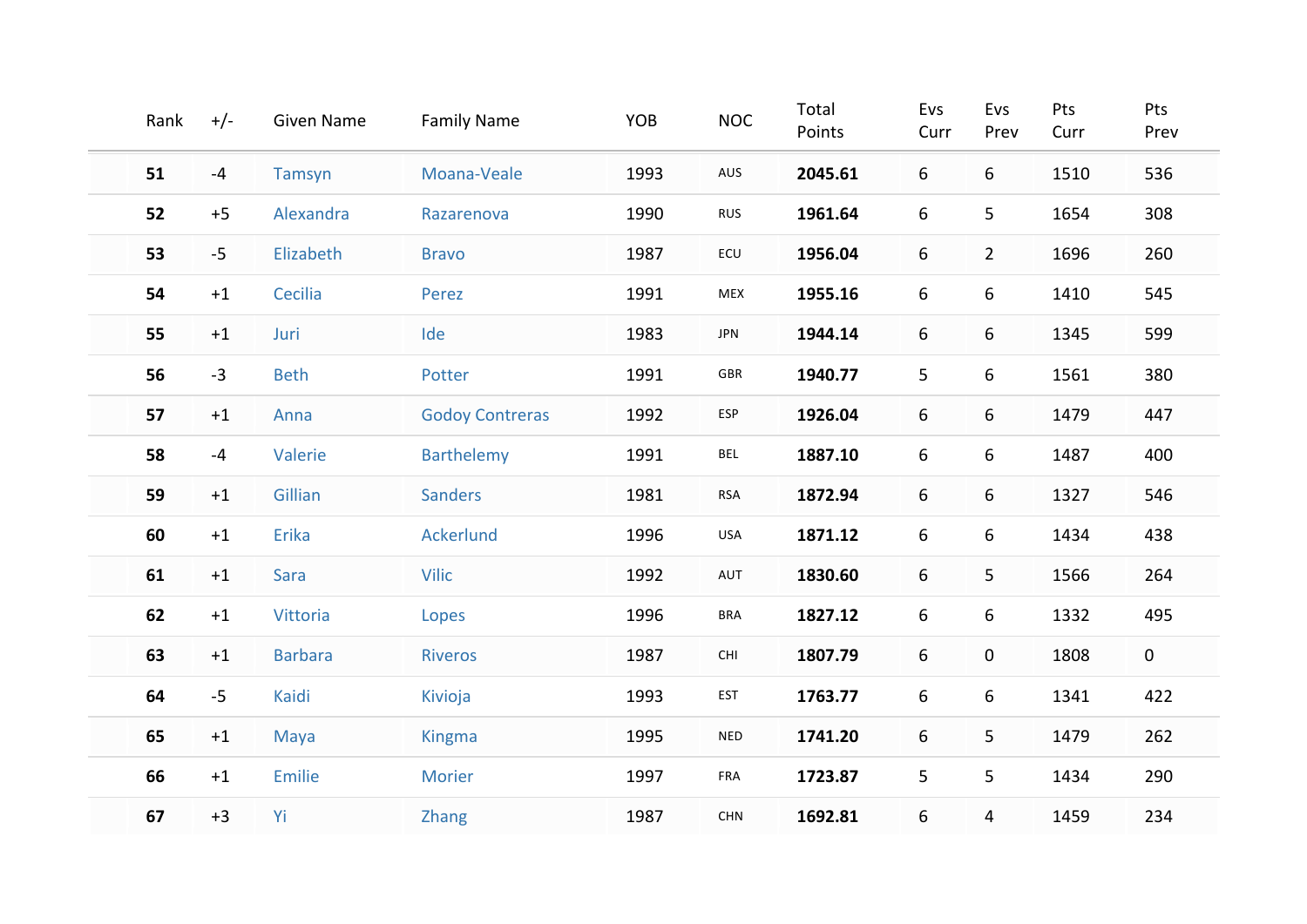| Rank | $+/-$          | <b>Given Name</b> | <b>Family Name</b>   | YOB  | <b>NOC</b>                         | Total<br>Points | Evs<br>Curr | Evs<br>Prev | Pts<br>Curr | Pts<br>Prev |
|------|----------------|-------------------|----------------------|------|------------------------------------|-----------------|-------------|-------------|-------------|-------------|
| 68   | $+3$           | <b>Hiraku</b>     | Fukuoka              | 1994 | JPN                                | 1691.37         | 6           | 6           | 1308        | 384         |
| 69   | $-1$           | Romina            | <b>Biagioli</b>      | 1989 | ARG                                | 1683.67         | 6           | 5           | 1409        | 274         |
| 70   | $+2$           | Olivia            | <b>Mathias</b>       | 1998 | ${\sf GBR}$                        | 1679.99         | 6           | 4           | 1506        | 174         |
| 71   | $-2$           | Jessica           | <b>Romero Tinoco</b> | 1998 | <b>MEX</b>                         | 1671.69         | 6           | 4           | 1390        | 282         |
| 72   | $+2$           | Lina Maria        | Raga                 | 1988 | COL                                | 1661.58         | 6           | 5           | 1414        | 247         |
| 73   | $\blacksquare$ | Ainsley           | Thorpe               | 1998 | <b>NZL</b>                         | 1654.08         | 6           | 4           | 1481        | 173         |
| 74   | $-9$           | Petra             | <b>Kurikova</b>      | 1991 | ${\sf CZE}$                        | 1631.23         | 6           | 6           | 1189        | 442         |
| 75   | $+1$           | Carolyn           | Hayes                | 1988 | $\ensuremath{\mathsf{IRL}}\xspace$ | 1597.90         | 6           | 0           | 1598        | $\mathbf 0$ |
| 76   | $+1$           | Charlotte         | <b>McShane</b>       | 1990 | AUS                                | 1597.83         | 6           | 6           | 993         | 605         |
| 77   | $+1$           | Sophie            | Corbidge             | 1991 | NZL                                | 1597.51         | 6           | 5           | 1340        | 257         |
| 78   | $+1$           | <b>Emmie</b>      | Charayron            | 1990 | FRA                                | 1586.96         | 6           | 4           | 1397        | 190         |
| 79   | $+2$           | Antoanela         | Manac                | 1995 | ROU                                | 1558.20         | 6           | 6           | 1296        | 262         |
| 80   | $+3$           | Arina             | Shulgina             | 1991 | ITU                                | 1528.05         | 6           | 5           | 1286        | 242         |
| 81   | $-6$           | <b>Ilaria</b>     | Zane                 | 1992 | <b>ITA</b>                         | 1526.90         | 6           | 6           | 1037        | 490         |
| 82   | $+3$           | <b>Beatriz</b>    | <b>Neres</b>         | 1986 | <b>BRA</b>                         | 1510.56         | 6           | 6           | 995         | 515         |
| 83   | $-3$           | Yun-Jung          | Jang                 | 1988 | KOR                                | 1506.51         | 6           | 3           | 1321        | 186         |
| 84   | $+2$           | Adriana           | <b>Barraza</b>       | 1993 | MEX                                | 1498.56         | 6           | 5           | 1127        | 372         |